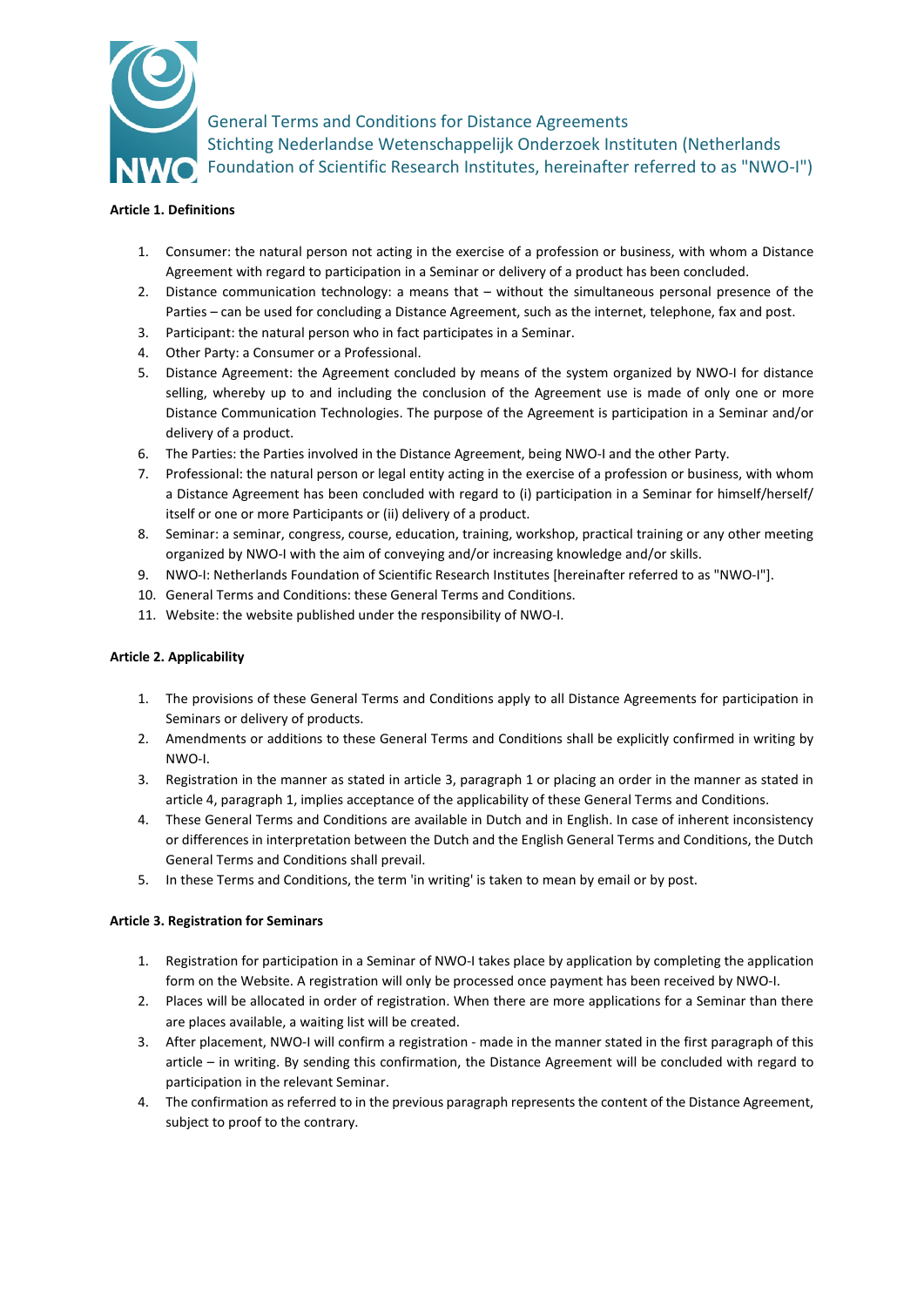# **Article 4. Ordering products**

- 1. An order for products is placed via the order form on the Website. An order will only be processed once payment has been received by NWO-I.
- 2. Upon receipt of the order form, NWO-I will confirm an order made in the manner stated in the first paragraph of this article – in writing. By sending this confirmation, the Distance Agreement will be concluded with regard to delivery of the product.
- 3. The confirmation as referred to in the previous paragraph represents the content of the Distance Agreement, subject to proof to the contrary.

# **Article 5. Prices**

- 1. The prices at the time of registration or order stated on the Website apply to registering for a Seminar and/or ordering a product in the manner stated in article 3, paragraph 1 and article 4, paragraph 1.
- 2. All prices quoted on the Website are inclusive of VAT.

# **Article 6. Payment**

- 1. Payment shall be made via the payment facility on the Website of NWO-I when registering or placing an order as described in article 3, paragraph 1 and article 4, paragraph 1 of these General Terms and Conditions.
- 2. In the event that a Distance Agreement cannot be concluded because (1) there is no place for a Participant on the Seminar for which the Participant registered himself/herself or for which the Participant was registered by a Professional or (ii) because delivery of the product ordered or a replacement product of the same price and quality proves to be impossible, NWO-I will refund the other Party as soon as possible. If the other Party is a Consumer, repayment will be made no later than within 30 working days.
- 3. NWO-I will take appropriate technical and organizational measures to secure the electronic transfer of data of personal information and in particular payments.

# **Article 7. Execution of the Distance Agreement**

- 1. NWO-I guarantees that the Seminars and the products comply with the specifications as stated on the Website at the time of registration or order.
- 2. Without prejudice to the provisions of paragraph 1, NWO-I reserves the right to deviate from the order of the Seminar programme as indicated by NWO-I.
- 3. NWO-I also reserves the right (i) in case delivery of a product ordered is impossible to deliver a replacement product of the same price and quality and (ii) to deviate from the content of the Seminar programme as indicated by NWO-I. The other Party will be informed of this immediately. If the other Party nonetheless does not want the replacement product or participation in the Seminar, NWO-I will refund the amount paid by the other Party for the product or the Seminar, as soon as possible. If the other Party is a Consumer, repayment will be made within 30 working days and – by derogation from article 8, paragraph 1 of these General Terms and Conditions – the costs for returning the replacement product will be for the account of NWO-I.
- 4. Furthermore, NWO-I reserves the right to cancel a Seminar up to 3 working days before the start of the relevant Seminar. The other Party will be informed of this immediately. NWO-I will refund the amount paid by the other Party for the Seminar, as soon as possible. If the other Party is a Consumer, repayment will be made no later than within 30 working days. If possible, NWO-I will offer the other Party an alternative. If the other Party accepts an alternative, the costs paid for the Seminar will not be refunded.
- 5. The place of delivery of a product ordered is deemed to be the address as indicated by the other Party on the order form.
- 6. The costs of delivery of a product ordered are for the account of NWO-I. NWO-I reserves the right to deviate from this. If NWO-I deviates from this in respect of a Consumer, NWO-I will charge the Consumer the costs of delivery of a product ordered, as part of the purchase price and NWO-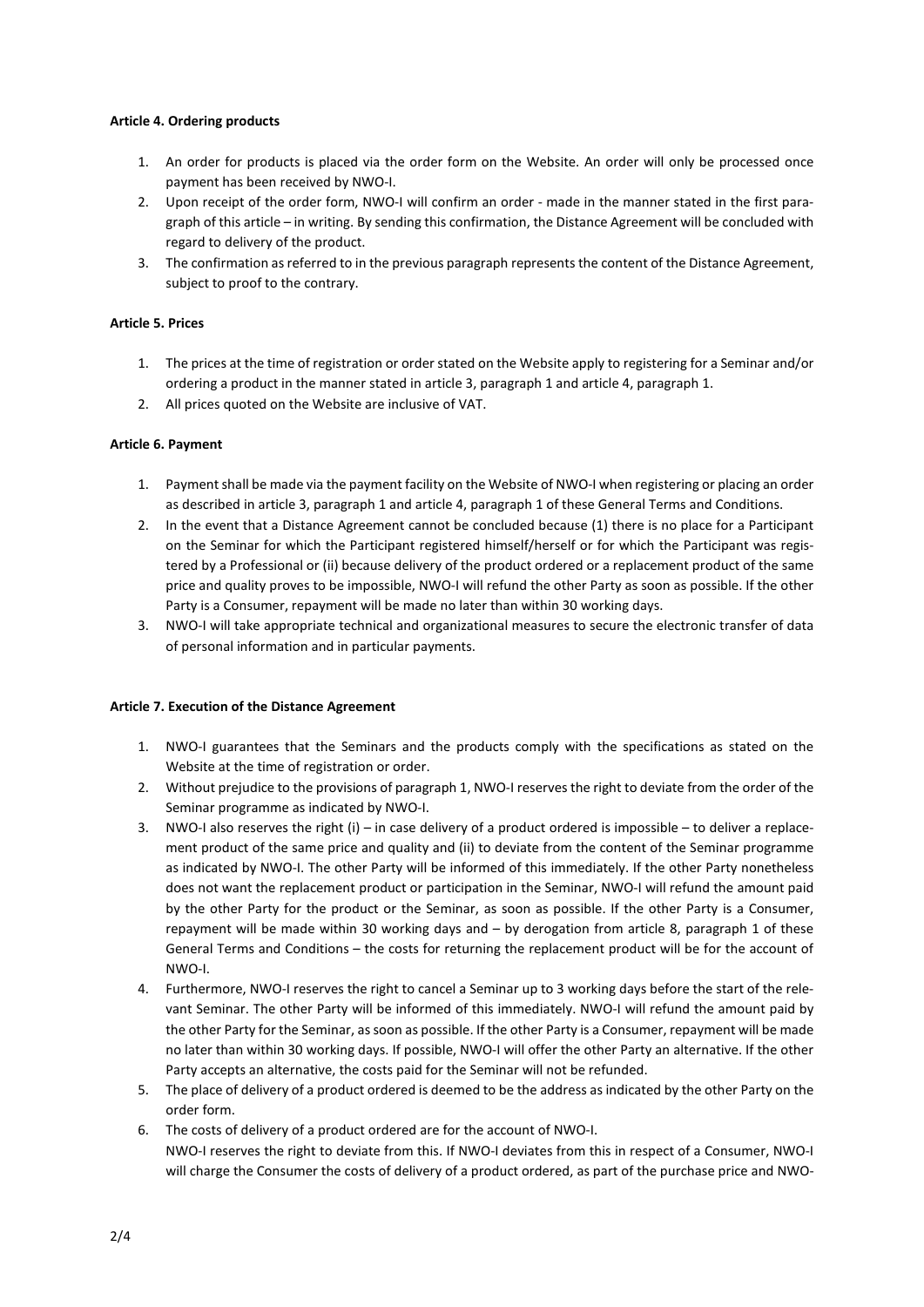I will publish this on the Website in good time before the Distance Agreement is concluded, in accordance with article 9, paragraph 1 of these General Terms and Conditions.

- 7. Provided that there are no specific admission requirements for the Seminar for which a Participant has registered or for which a Participant was registered by a Professional, a replacement participant can take the place of this Participant at the start of the Seminar. This shall be announced in writing. There are no extra costs due for this replacement.
- 8. NWO-I reserves the right to exclude from participation in the Seminar Participants who by their conduct or otherwise impede or hinder the progress of a Seminar, also in the interest of the other Participants. Such an exclusion does not affect the obligation to pay the price for participation in the Seminar.

#### **Article 8. Termination**

- 1. The other Party has the right, within 14 calendar days of receipt of the product or the conclusion of the Distance Agreement for participation in a Seminar as referred to in article 3, paragraph 3 of these General Terms and Conditions, to terminate the Distance Agreement without stating reasons. Termination does not entail any costs for the other Party, with the exception of the costs for returning the product.
- 2. In the event of termination of a Distance Agreement for delivery of a product, the other Party shall return the product in the condition in which the other Party received the product. If the other Party imputably fails to do so, it will be liable for damages notwithstanding paragraph 1 of this article.
- 3. Termination is only possible in writing. NWO-I will consider the date of receipt to be the termination date.
- 4. In case of termination as referred to in the first paragraph of this article, repayment will be made by NWO-I to the other Party as soon as possible. If the other Party is a Consumer, repayment will be made no later than within 14 calendar days.
- 5. NWO-I reserves the right in respect of Professionals to deviate from the period as referred to in paragraph 1 of this article and to charge a part of the price or the full price.
- 6. If a Distance Agreement for participation in a Seminar as referred to in article 3, the other Party, NWO, terminates paragraph 3 within 7 working days before the start of the Seminar-I reserves the right to charge the other Party a part of the participation price or the full participation price.

#### **Article 9. Information**

- 1. In good time before the Distance Agreement is concluded, NWO-I will make its (visiting) address, the main characteristics of the product or information about the Seminar (such as information about the programme, any speakers and the location), the price of the product and the price of participation in the Seminar, the costs of delivery of the product, the method of payment and the possibility of termination, available to the other Party. This will be done through the Website of NWO-I.
- 2. NWO-I will display the content of the Distance Agreement in the written confirmation as referred to in article 3, paragraph 4 and article 4, paragraph 3 of these General Terms and Conditions, including the information as referred to in paragraph 1 of this article and the requirements for use of the right of termination and related costs as referred to in article 8 of these General Terms and Conditions.

#### **Article 10. Intellectual property**

- 1. All intellectual property rights, or claims thereto, including database rights and rights to protection of knowhow and confidential business information that are or will be created in connection with or arising from the products and Seminars provided by NWO-I – including presentations, handouts, course material, advice, knowledge, information, working methods, systems, system designs and computer software – are vested in NWO-I or NWO-I's licensors.
- 2. NWO-I is, remains exclusively entitled to the products ordered, the products and services provided in connection with the Seminars, and to which the rights referred to in paragraph 1 of this article apply.
- 3. Except with express prior written permission from NWO-I, the other Party and/or Participant is not allowed to disclose, reproduce or otherwise exploit the products and/or services or the recording thereof on data carriers referred to in the second paragraph – whether or not together with, or by means of, engaging third